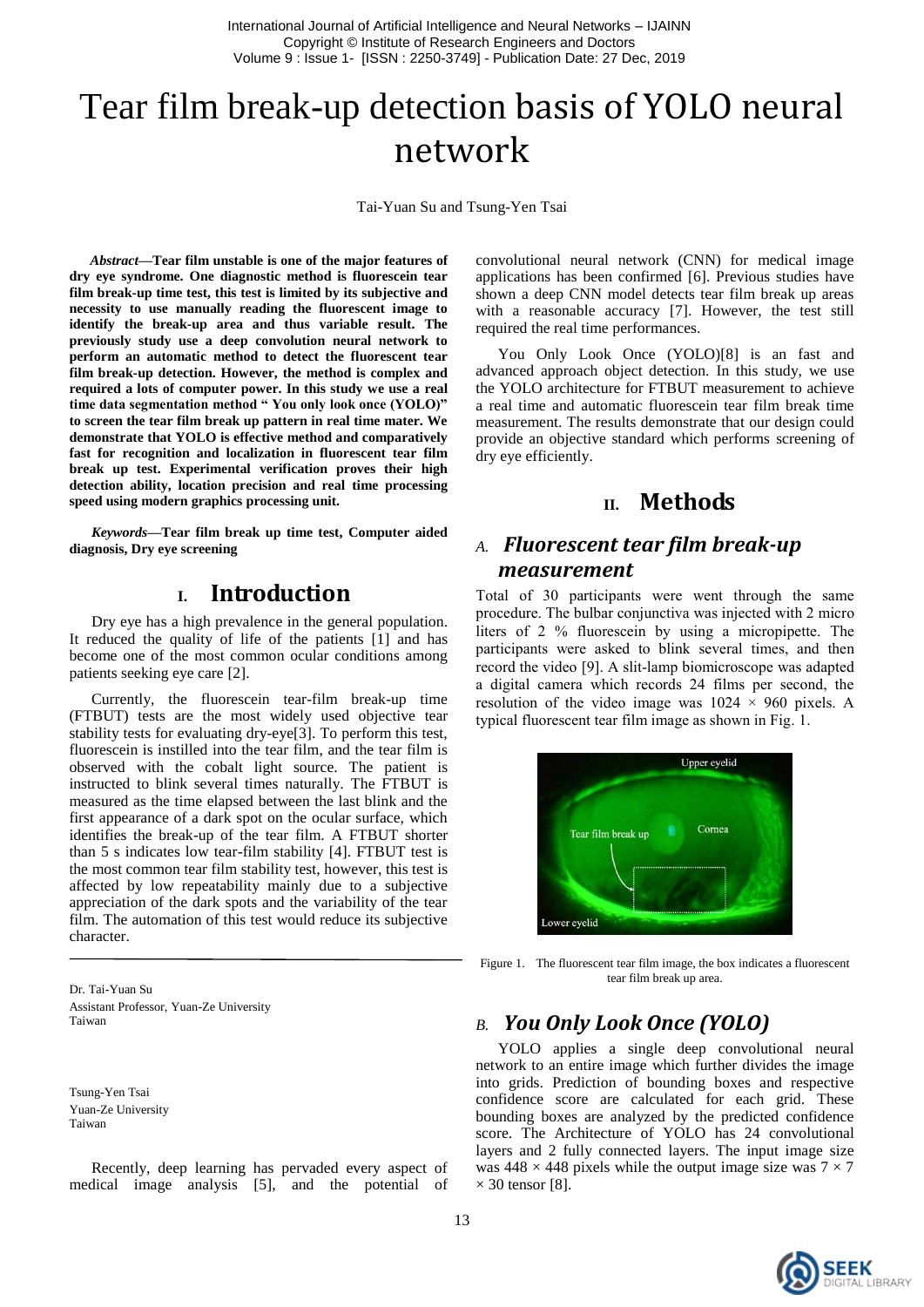# *C. Prepare for training the YOLO net model*

Right eye of 25 participants were used for training the YOLO model. Each participant has recorded an FTBUT measurement video. To train the YOLO net model, we first prepare the training image. The fluorescent tear film image was selected by a region of interest segmentation manually as shown in Fig. 2. YOLO networks have been trained for only a single object class i.e. "break-up area". The training was divided into two subsets, that is, training set, and test set, the number of samples in each set was shown in Table 1.



Figure 2. The tear film break-up pattern is selected manually with a square region.

TABLE I. SUMMARY AMONG TRAINING AND TESTING DATASETS FOR **FEATURES** 

|                 | <b>Training</b> | <b>Testing</b> | <b>Total</b> |
|-----------------|-----------------|----------------|--------------|
| Break-up image  | 225             |                | 250          |
| Non Break image | 22.             |                |              |

# *D. Testing the proposed YOLO-BUT method*

A series of fluorescent tear film images from a participant were displayed at 1 s intervals, as shown in Fig. 4. The green color indicates a stable tear film area while the dark color indicates a break-up area. Three break-up areas were detected by the YOLO net model at 3th seconds after the blinking (i.e. YOLO-BUT = 3 seconds). In this study, 5 participants were used for testing the YOLO-BUT. One YOLO-BUT measurements were recorded for each

participant and then compared to the expert measurement results.

# **III. Result and discussions**

### *A. Evaluation with the Yolo net model*

A confusion matrix contains information about actual and predicted classifications generated by a classification system. The accuracy for Tear film image and Break-up, image were respectively 91 and 92 %. The analysis of the data obtained shows that the YOLO classifier was able to detect the break-up image in 92% of the testing set images.

# *B. Correlation FTBUT vs. YOLO-BUT*

We used the YOLO-BUT to calculate the tear film break up time for 5 participants as shown in Fig.3. The high correlation value  $(R = 0.91)$  between the manually defined and our method defined results show the proposed system provides acceptable measurement result.



Figure 3. The scatter plot of fluorescent tear film break-up time (FTBUT) and the YOLO break-up time (YOLO-BUT). R = correlation coefficient.

### *C. The real time measurement*

The experiments were implemented on the graphics processing unit (GPU). The YOLO package written in Python language based on NVIDIA CUDA 9.0 and cuDNNv2 7.1. Our experiments are conducted on a NVIDIA GTX 1050Ti 4GB and a 4-core Intel(R) Core i3-8100 3.60 GHz computer. The mean computed speed of 5 YOLO-BUT measurements was 32 film per second.

Tear film break-up time assessment is an easily



Figure 4. The YOLO Tear film break-up time (YOLO-BUT) measurement. The proposed model indicates the tear film break-up area at 3th second after the blinking.